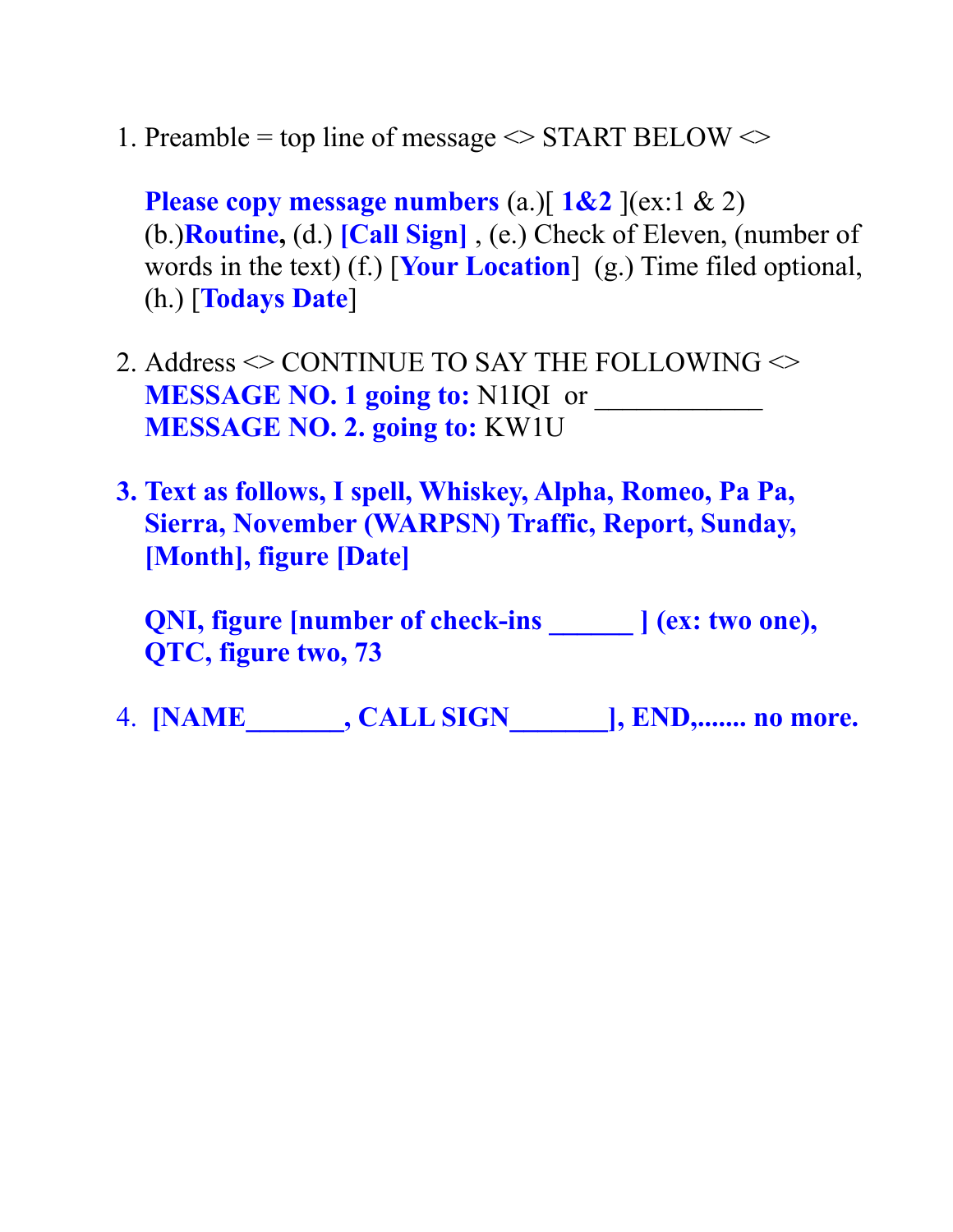$\Diamond$  NET CONTROL OPERATOR  $\Diamond$  S.O.P.  $\Diamond$ 

1. List check-in's by call sign, name, & location

2. Have those with traffic, list their traffic FIRST

3. Call on any mobile stations SECOND , then call on all others.

 REPORTING THE WARC NET MESSAGE OVER THE AIR  $QNI \leq i$  is the total number of stations checking in--counting net control as no.1 on the log sheet etc.

 $QTC \leq$  is the number of messages passed for that session.

Note: say the **Underlined** words.[italics text] replace with this weeks specific details (ex: your call sign)